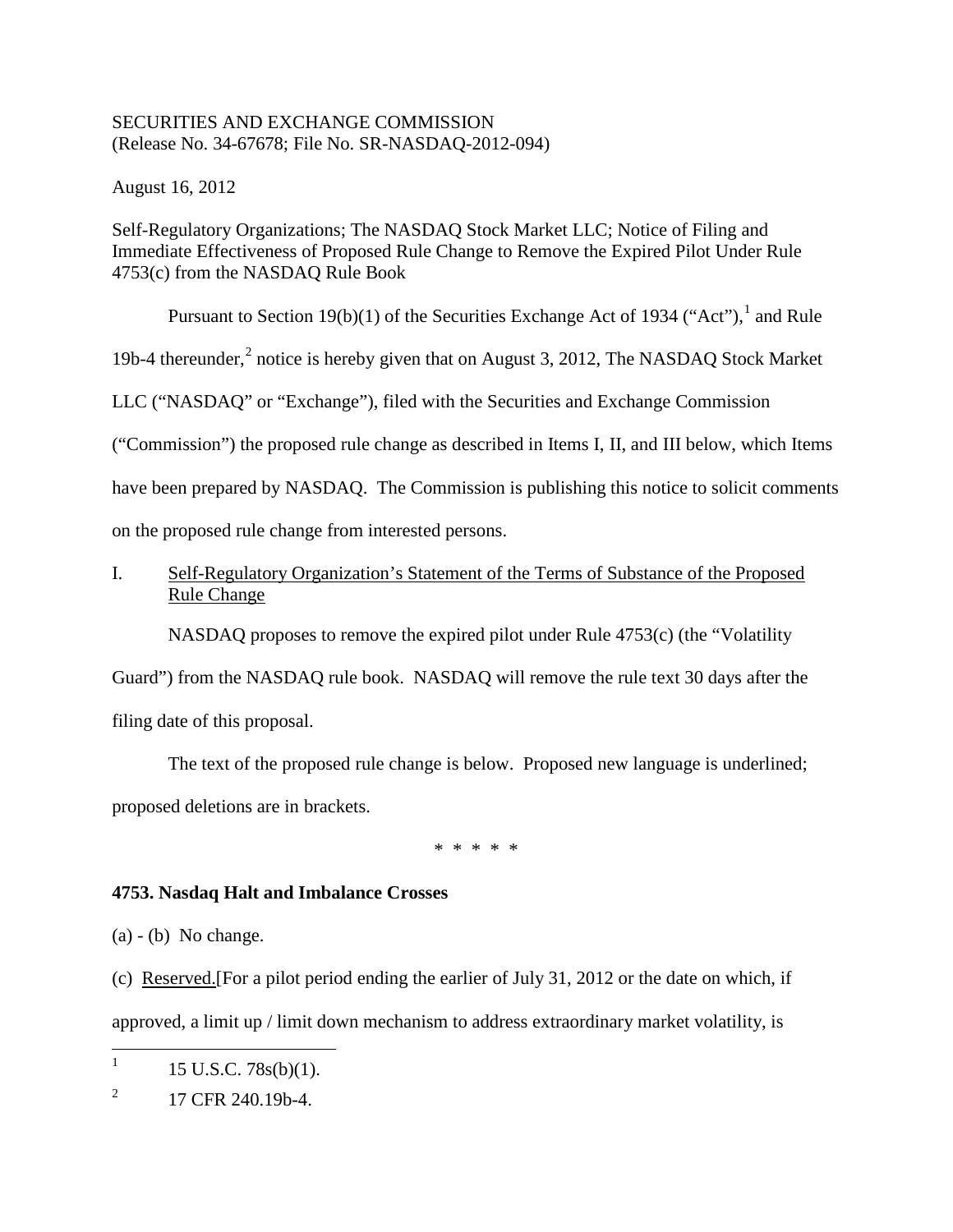approved, between 9:30 a.m. and 3:35 p.m. EST, the System will automatically monitor System executions to determine whether the market is trading in an orderly fashion and whether to conduct an Imbalance Cross in order to restore an orderly market in a single Nasdaq Security.

**(1)** An Imbalance Cross shall occur if the System executes a transaction in a Nasdaq Security at a price that is beyond the Threshold Range away from the Triggering Price for that security. The Triggering Price for each Nasdaq Security shall be the price of any execution by the System in that security within the prior 30 seconds. The Threshold Range shall be determined as follows:

| <b>Execution Price</b>       | <b>Threshold Range Away From</b> |
|------------------------------|----------------------------------|
|                              | <b>Triggering Price</b>          |
| \$1.75 and under             | 15%                              |
| Over $$1.75$ and up to $$25$ | 10%                              |
| Over \$25 and up to \$50     | 5%                               |
| Over \$50                    | 3%                               |

**(2)** If the System determines pursuant to subsection (1) above to conduct an Imbalance Cross in a Nasdaq Security, the System shall automatically cease executing trades in that security for a 60-second Display Only Period. During that 60-second Display Only Period, the System shall:

(A) maintain all current quotes and orders and continue to accept quotes and orders in that System Security; and

(B) Disseminate by electronic means an Order Imbalance Indicator every 5 seconds.

**(3)** At the conclusion of the 60-second Display Only Period, the System shall re-open the market by executing the Nasdaq Halt Cross as set forth in subsection (b)(2) - (4) above.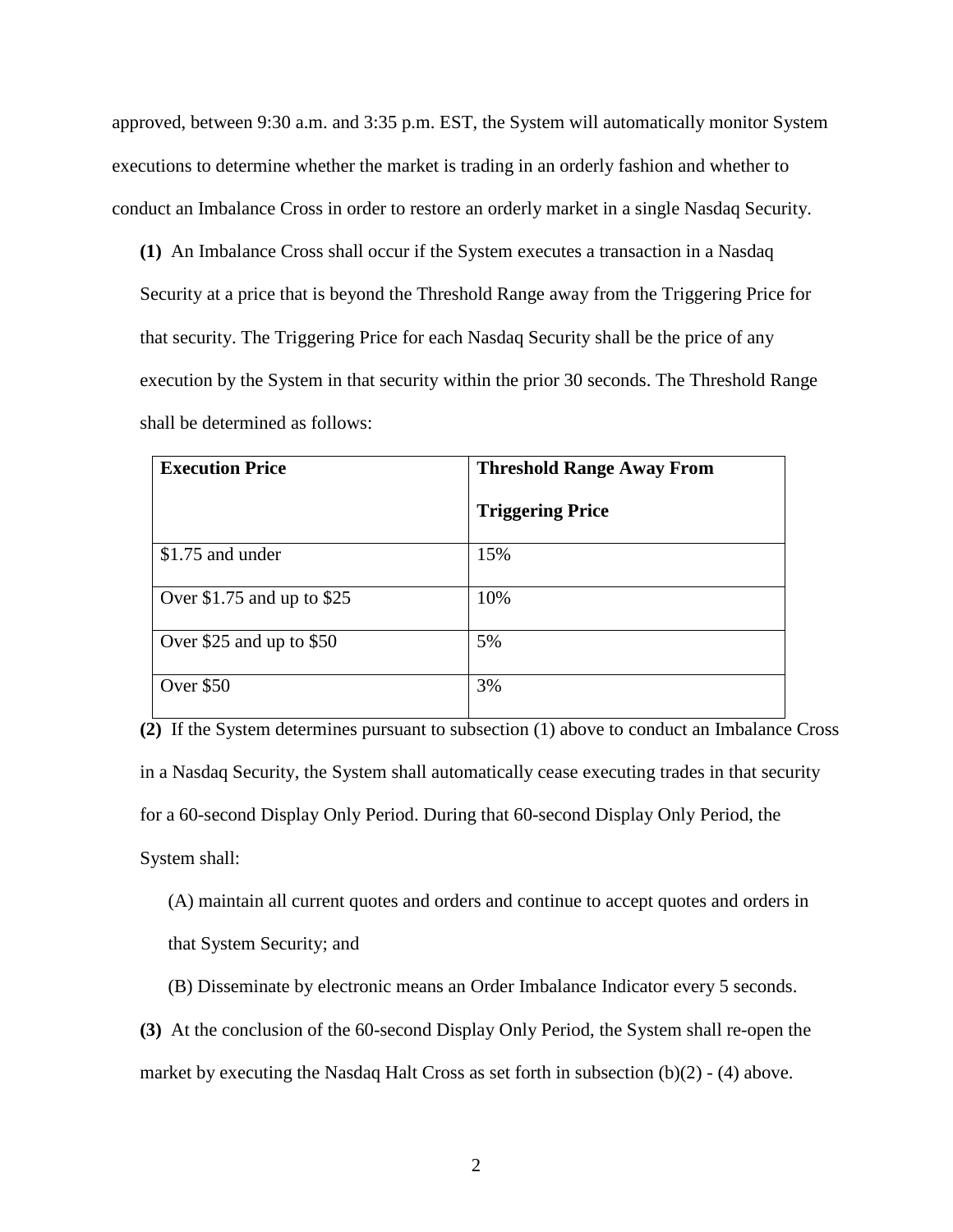**(4)** If the opening price established by the Nasdaq Halt Cross pursuant to subsection  $(b)(2)(A)$  - (D) above is outside the benchmarks established by Nasdaq by a threshold amount, the Nasdaq Halt Cross will occur at the price within the threshold amounts that best satisfies the conditions of subparagraphs  $(b)(2)(A)$  through  $(D)$  above. Nasdaq management shall set and modify such benchmarks and thresholds from time to time upon prior notice to market participants.]

(d) No change.

\* \* \* \* \*

# II. Self-Regulatory Organization's Statement of the Purpose of, and Statutory Basis for, the Proposed Rule Change

In its filing with the Commission, NASDAQ included statements concerning the purpose of and basis for the proposed rule change and discussed any comments it received on the proposed rule change. The text of these statements may be examined at the places specified in Item IV below. NASDAQ has prepared summaries, set forth in Sections A, B, and C below, of the most significant aspects of such statements.

## A. Self-Regulatory Organization's Statement of the Purpose of, and the Statutory Basis for, the Proposed Rule Change

1. Purpose

NASDAQ is proposing to remove the expired pilot under Rule 4753(c) from the rule

book. On June 18, 2010, NASDAQ filed a rule change for Commission approval, proposing to

adopt Volatility Guard as a six month pilot in 100 NASDAQ-listed securities.<sup>[3](#page-2-0)</sup> NASDAQ

proposed implementing the Volatility Guard pilot as a means to address aberrant trading

<span id="page-2-0"></span><sup>&</sup>lt;sup>3</sup> Securities Exchange Act Release No. 64071 (March 11, 2011), 76 FR 14699 (March 17, 2011) (SR-NASDAQ-2010-074). The proposal was amended to identify the 100 pilot securities as the securities comprising NASDAQ 100 Index. See Amendment 1 to SR-NASDAQ-2010-074.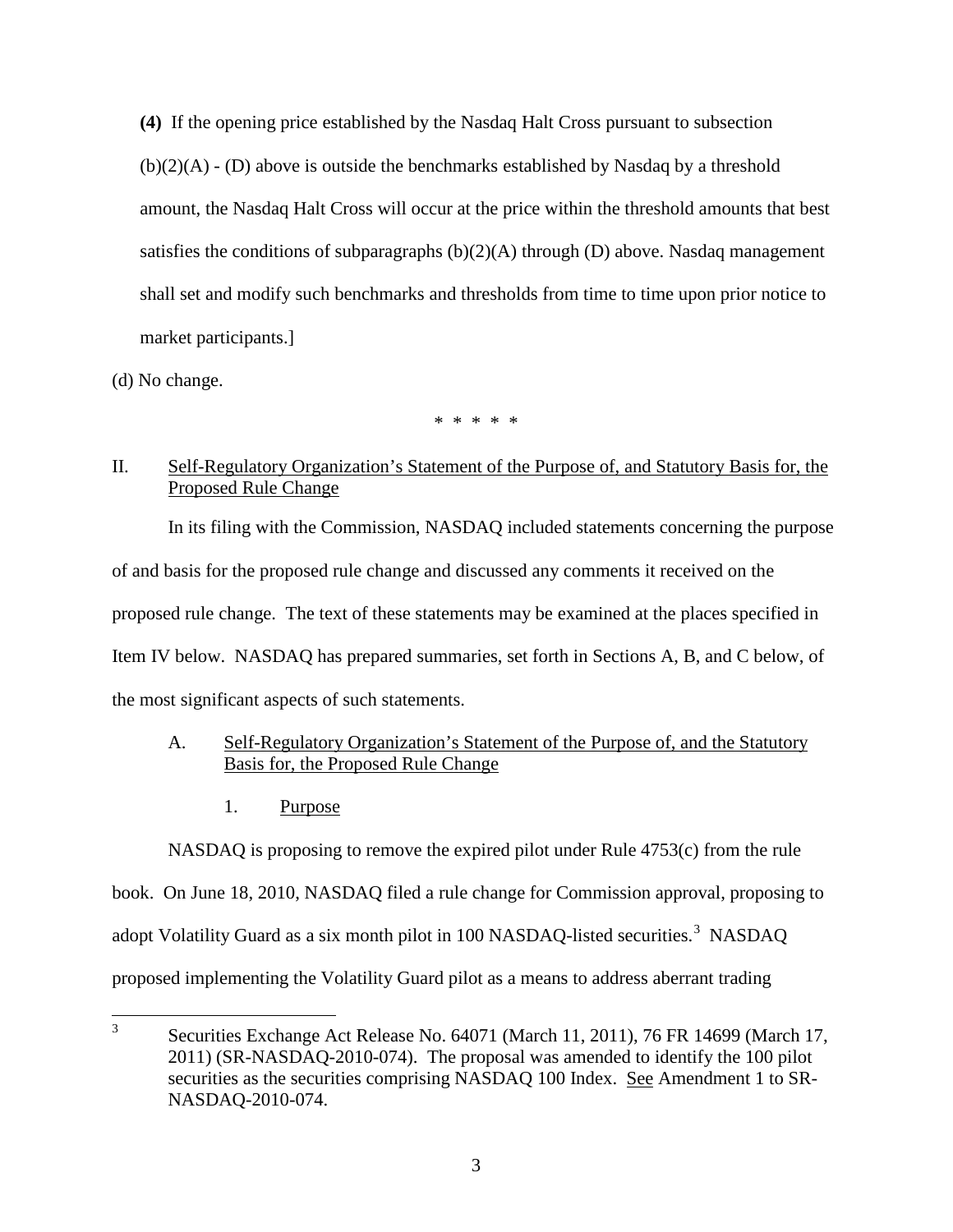volatility on the Exchange, in part, as a response to the unprecedented aberrant volatility witnessed on May 6, 2010 and the limited effect that NASDAQ's market collars had in dampening such volatility.

On March 11, 2011, the Commission approved the Volatility Guard. Important to its subsequent determination to hold the implementation of Volatility Guard in abeyance, NASDAQ notes that the Commission stated in approving Volatility Guard that it may find exchangespecific volatility moderators inconsistent with the Act once a uniform, cross-market mechanism to address aberrant volatility is adopted. Specifically, the Commission stated:

[T]hat it is continuing to work diligently with the exchanges and FINRA to develop an appropriate consistent cross-market mechanism to moderate excessive volatility that could be applied widely to individual exchange-listed securities and to address commenter's' concerns regarding the complexity and potential confusion of exchange-specific volatility moderators. To the extent the Commission approves such a mechanism, whether it be an expanded circuit breaker with a limit up/limit down feature or otherwise, the Commission may no longer be able to find that exchange-specific volatility moderators—including both Nasdaq's Volatility Guard and the NYSE's LRPs – are consistent with the  $Act.<sup>4</sup>$  $Act.<sup>4</sup>$  $Act.<sup>4</sup>$ 

During the time that the Volatility Guard pilot was progressing through the notice and comment process with the Commission, NASDAQ together with the other national securities exchanges and FINRA ("SROs") and in consultation with the Commission, worked diligently to implement changes to the markets to prevent another event like May 6, 2010 from occurring. One such joint effort was a proposed limit up / limit down mechanism to replace the single stock circuit breaker pilots currently in place. On April 5, 2011, the SROs filed with the Commission a national market system plan to address extraordinary market volatility, which proposed a market-wide limit up / limit down mechanism applicable to all NMS stocks (the "Plan").<sup>[5](#page-3-1)</sup> Because

<span id="page-3-1"></span><span id="page-3-0"></span><sup>5</sup> Securities Exchange Act Release No. 64547 (May 25, 2011), 76 FR 31647 (June 1, 2011)

 $4$  Id. at 14701 (emphasis added).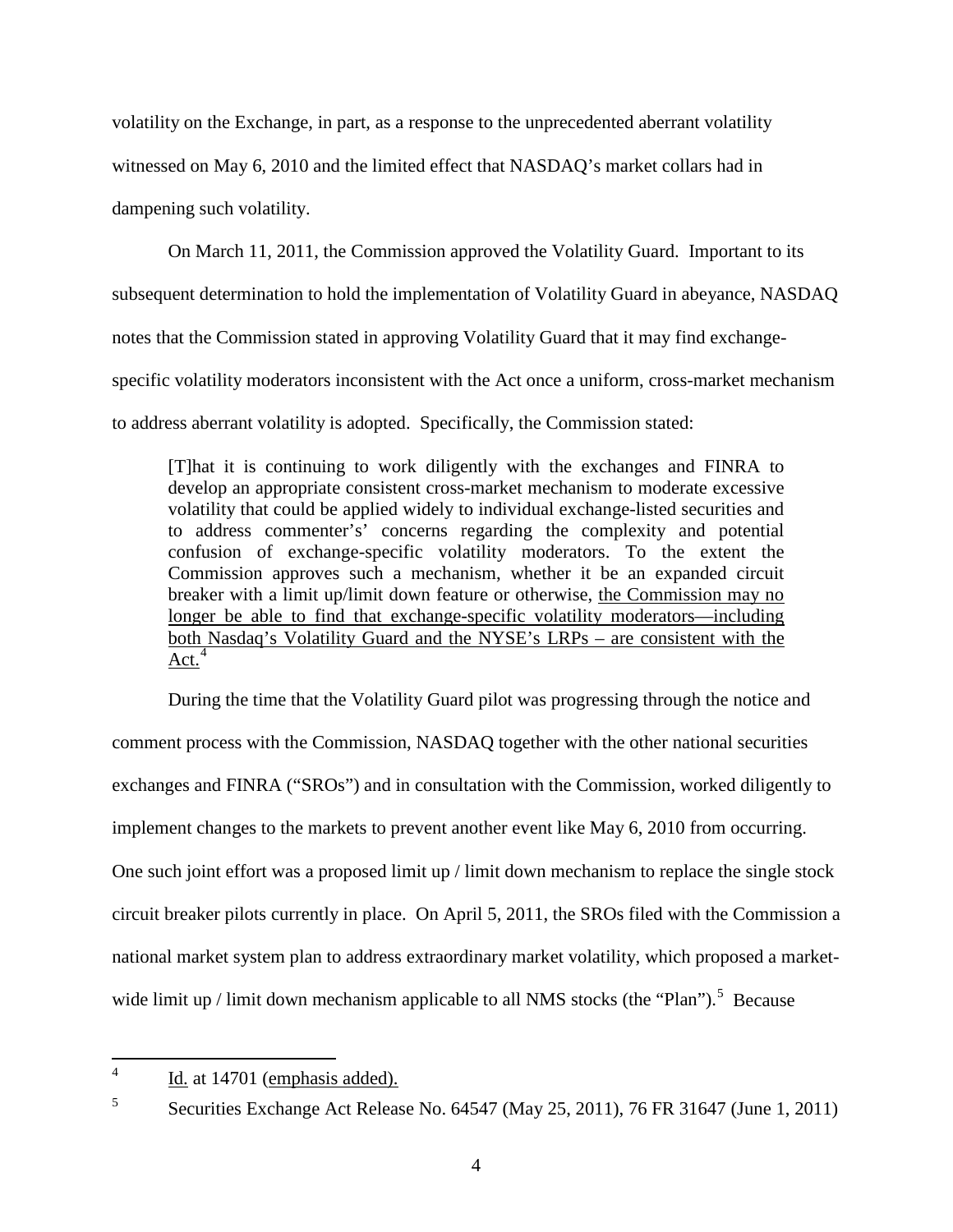NASDAQ believed that a limit up / limit down mechanism, as proposed in the Plan, would be preferable to disparate individual market solutions to aberrant volatility, and because the Commission indicated that it may not find exchange-specific volatility moderators consistent with the Act, the Exchange determined to extend the pilot to January 31, 2011 yet hold implementation of the Volatility Guard pilot in abeyance.<sup>[6](#page-4-0)</sup> On January 27, 2012, NASDAQ filed an immediately effective filing to extend the operative period of the Volatility Guard pilot, while continuing to hold it in abeyance, so that it would expire the earlier of July 31, 2012 or the date on which, if approved, a limit up / limit down mechanism to address extraordinary market volatility, is approved.<sup>[7](#page-4-1)</sup>

On May 31, 2012, the Commission approved the Plan on a pilot basis, with an

implementation date of February 4, 2013. $^8$  $^8$  In approving the Plan, the Commission stated:

The Commission notes that some of the comments focused on the relation between the Plan, and other, exchange-specific volatility mechanisms, including the NYSE Liquidity Replenishment Points, and the Nasdaq Volatility Guard. While a stated purpose of the Plan is to replace the current single-stock circuit breaker, the Commission is also aware of the potential for unnecessary complexity that could result if the Plan were adopted, and exchange-specific volatility mechanisms were retained. To this end, the Commission expects that, upon implementation of the Plan, such exchange-specific volatility mechanisms would be discontinued by the respective exchanges. In that regard, the Commission notes that one such mechanism, the Nasdaq Volatility Guard, is currently set to expire on the earlier of July 31, 2012, or the date on which the Plan is approved by the Commission.<sup>[9](#page-4-3)</sup>

 $\overline{a}$ 

<span id="page-4-3"></span> $\frac{9}{10}$  Id. at 33510, n. 182 (emphasis added).

<sup>(</sup>File No. 4-631).

<span id="page-4-0"></span><sup>6</sup> Securities Exchange Act Release No. 65176 (August 19, 2011), 76 FR 53518 (August 26, 2011) (SR-NASDAQ-2011-117).

<span id="page-4-1"></span><sup>&</sup>lt;sup>7</sup> Securities Exchange Act Release No. 66275 (January 30, 2012), 77 FR 5606 (February 3, 2012) (SR-NASDAQ-2012-019).

<span id="page-4-2"></span><sup>8</sup> Securities Exchange Act Release No. 67091 (May 31, 2012), 77 FR 33498 (June 6, 2012).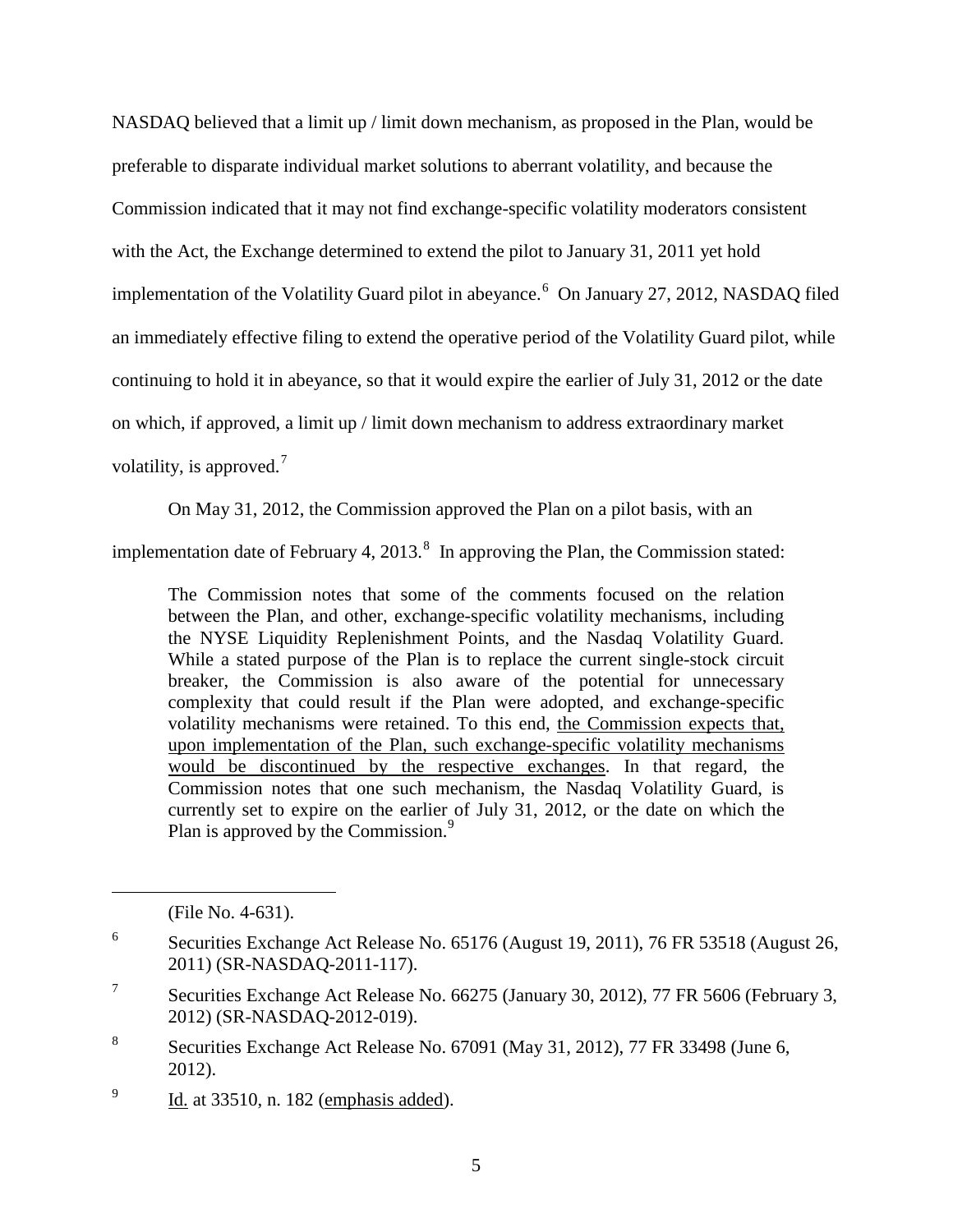In light of the Commission's multiple statements concerning its expectation that exchanged-based volatility moderators, such as the Volatility Guard and the NYSE Liquidity Replenishment Point process, would be discontinued by their respective exchanges, NASDAQ is hereby proposing to eliminate the Volatility Guard rule text from its rulebook.

### 2. Statutory Basis

NASDAQ believes that the proposed rule change is consistent with the provisions of Section 6 of the Act,<sup>[10](#page-5-0)</sup> in general and with Sections  $6(b)(5)$  of the Act,<sup>[11](#page-5-1)</sup> in particular in that it is designed to prevent fraudulent and manipulative acts and practices, to promote just and equitable principles of trade, to foster cooperation and coordination with persons engaged in regulating, clearing, settling, processing information with respect to, and facilitating transactions in securities, to remove impediments to and perfect the mechanism of a free and open market and a national market system, and, in general, to protect investors and the public interest.

NASDAQ believes that the proposed rule change meets these requirements in that it promotes the adoption of the Plan's uniform, cross-market limit up / limit down process to address aberrant volatility by eliminating an exchange-specific process that may add complexity and be potentially confusing to market participants. In this regard, NASDAQ notes that Volatility Guard, like other market-specific volatility mechanisms such as the NYSE Liquidity Replenishment Point program, may not be consistent with the Act upon implementation of the limit up / limit down mechanism to address extraordinary market volatility.

#### B. Self-Regulatory Organization's Statement on Burden on Competition

NASDAQ does not believe that the proposed rule change will result in any burden on competition that is not necessary or appropriate in furtherance of the purposes of the Act, as

<span id="page-5-0"></span> $10$  15 U.S.C. 78f.

<span id="page-5-1"></span> $11$  15 U.S.C. 78f(b)(5).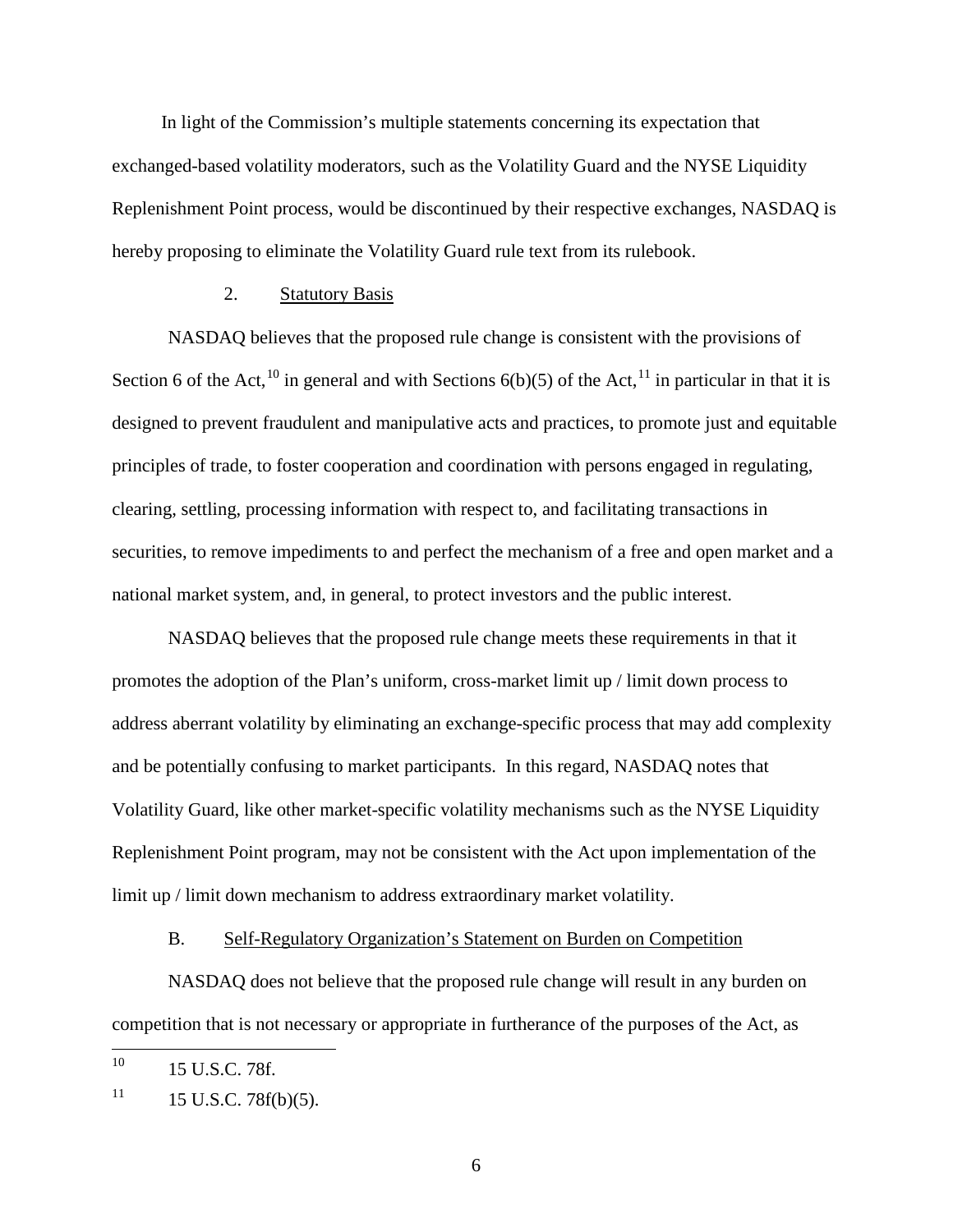amended.

# C. Self-Regulatory Organization's Statement on Comments on the Proposed Rule Change Received from Members, Participants, or Others

Written comments were neither solicited nor received.

#### III. Date of Effectiveness of the Proposed Rule Change and Timing for Commission Action

Because the foregoing proposed rule change does not: (i) significantly affect the protection of investors or the public interest; (ii) impose any significant burden on competition; and (iii) become operative for 30 days from the date on which it was filed, or such shorter time as the Commission may designate, it has become effective pursuant to Section 19(b)(3)(A)(ii) of the Act<sup>[12](#page-6-0)</sup> and subparagraph (f)(6) of Rule 19b-4 thereunder.<sup>[13](#page-6-1)</sup>

At any time within 60 days of the filing of the proposed rule change, the Commission summarily may temporarily suspend such rule change if it appears to the Commission that such action is necessary or appropriate in the public interest, for the protection of investors, or otherwise in furtherance of the purposes of the Act. NASDAQ has provided the Commission written notice of its intent to file the proposed rule change, along with a brief description and text of the proposed rule change, at least five business days prior to the date of filing of the proposed rule change.

### IV. Solicitation of Comments

Interested persons are invited to submit written data, views, and arguments concerning the foregoing, including whether the proposed rule change is consistent with the Act. Comments may be submitted by any of the following methods:

### Electronic comments:

<span id="page-6-0"></span><sup>&</sup>lt;sup>12</sup> 15 U.S.C. 78s(b)(3)(a)(ii).

<span id="page-6-1"></span> $13$  17 CFR 240.19b-4(f)(6).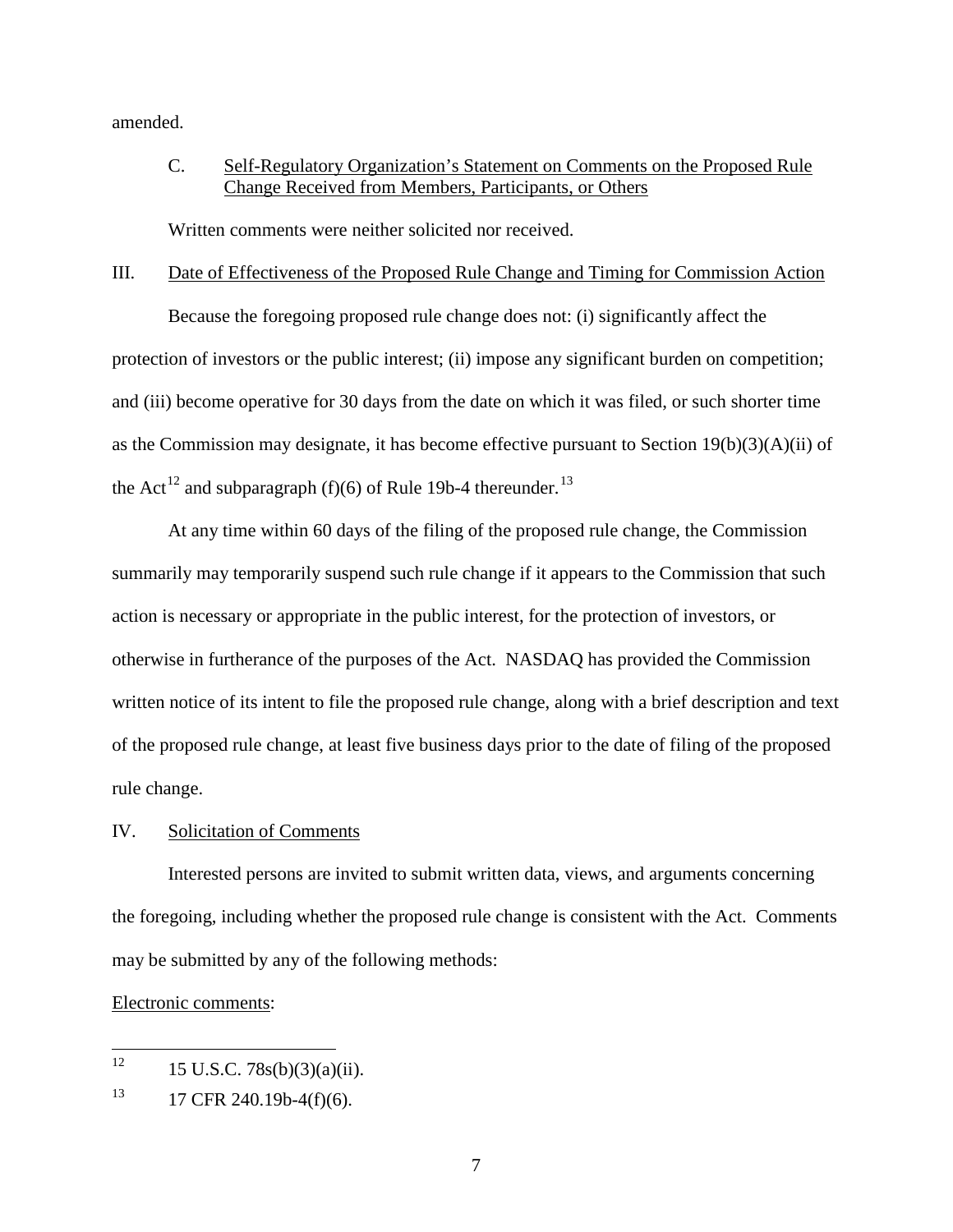- Use the Commission's Internet comment form [\(http://www.sec.gov/rules/sro.shtml\)](http://www.sec.gov/rules/sro.shtml); or
- Send an e-mail to rule-comments@sec.gov. Please include File No. SR-NASDAQ-2012-094 on the subject line.

#### Paper comments:

Send paper comments in triplicate to Elizabeth M. Murphy, Secretary, Securities and Exchange Commission, 100 F Street, NE, Washington, DC 20549-1090.

All submissions should refer to File No. SR-NASDAQ-2012-094. This file number should be included on the subject line if e-mail is used. To help the Commission process and review your comments more efficiently, please use only one method. The Commission will post all comments on the Commission's Internet website [\(http://www.sec.gov/rules/sro.shtml\)](http://www.sec.gov/rules/sro.shtml). Copies of the submission, all subsequent amendments, all written statements with respect to the proposed rule change that are filed with the Commission, and all written communications relating to the proposed rule change between the Commission and any person, other than those that may be withheld from the public in accordance with the provisions of 5 U.S.C. 552, will be available for website viewing and printing in the Commission's Public Reference Room, 100 F Street, NE, Washington, DC 20549, on official business days between the hours of 10:00 a.m. and 3:00 p.m. Copies of such filing also will be available for inspection and copying at the principal office of the Exchange. All comments received will be posted without change; the Commission does not edit personal identifying information from submissions. You should submit only information that you wish to make available publicly. All submissions should refer